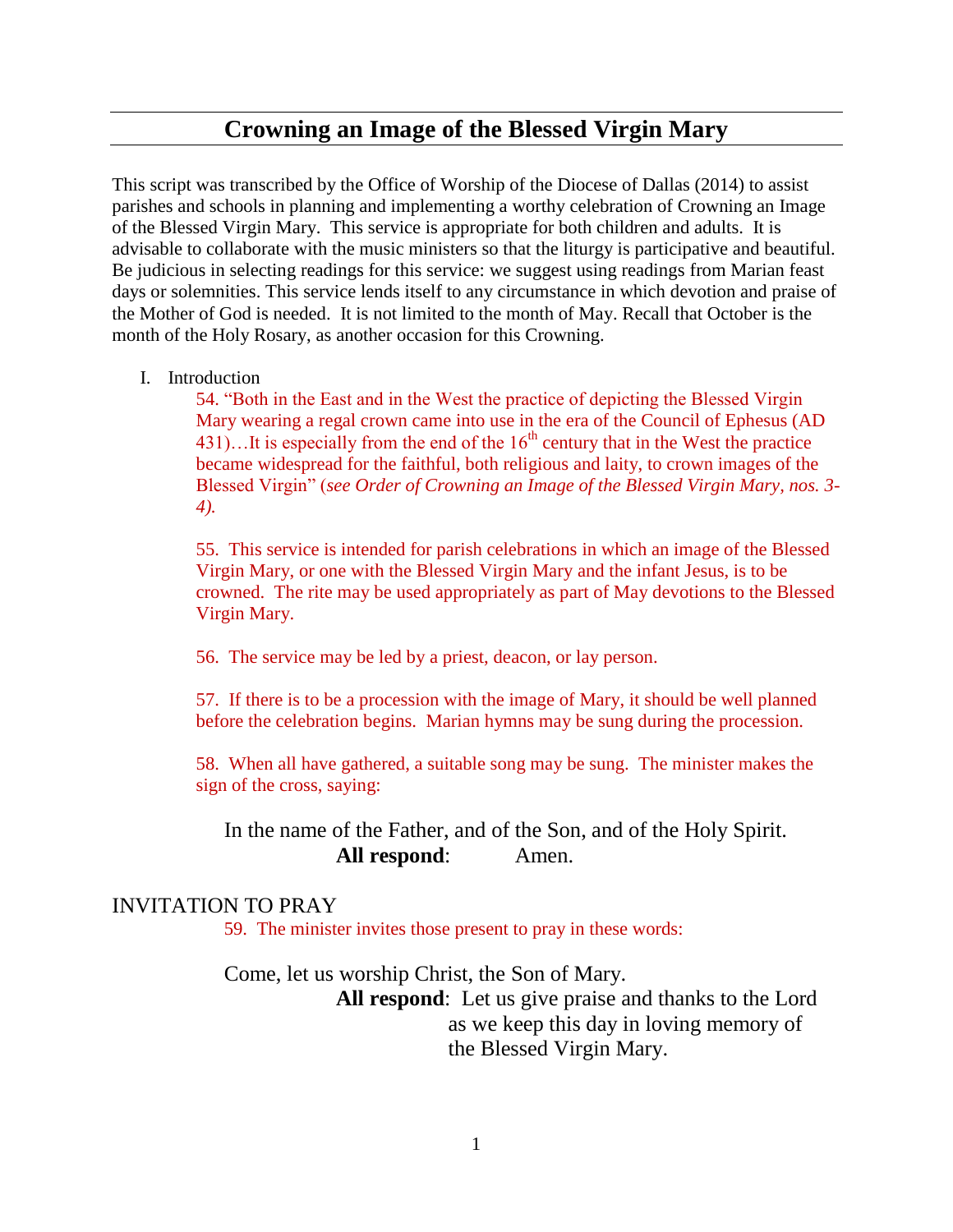### INTRODUCTION

60. The minister introduces the celebration in these or similar words:

My dear brothers and sisters:

We gather today to crown this image of the mother of Jesus (the Virgin Mary and her Son, our Lord Jesus Christ). As we acclaim Mary, the Mother of God, as our queen and as the Mother of the Church, let us imitate her example and be attentive to the Word of God. As we honor Mary, who is higher than the cherubim and yet like us, let us pray that through her intercession we may achieve holiness of life, and a deepened faith, hope, and love, as we seek to do the will of God in all things.

## OPENING PRAYER

61. The minister says the opening prayer, after a brief period of silence.

Father,

You have given us the mother of your Son to be our queen and mother. With the support of her prayers may we come to share the glory of your children in the kingdom of heaven.

We ask this through our Lord Jesus Christ, your Son,

who lives and reigns with you and the Holy Spirit, one God, for ever and ever. **All respond**: Amen.

OR (during the Easter season)

Father,

As your Son was raised on the cross, his mother Mary stood by him, sharing his sufferings. May your Church be united with Christ in his suffering and death and so come to share in his rising to new life, where he lives and reigns with you and the Holy Spirit, one God, for ever and ever. **All respond:** Amen.

## READING FROM THE WORD OF GOD

62. A reader then proclaims the first reading from sacred Scripture. The readings may be chosen from the texts that follow, or from the texts assigned to one of the feasts of Mary.

A reading from the first book of Chronicles. (I Chronicles: 15:3-4, 15-16: 16:1-2)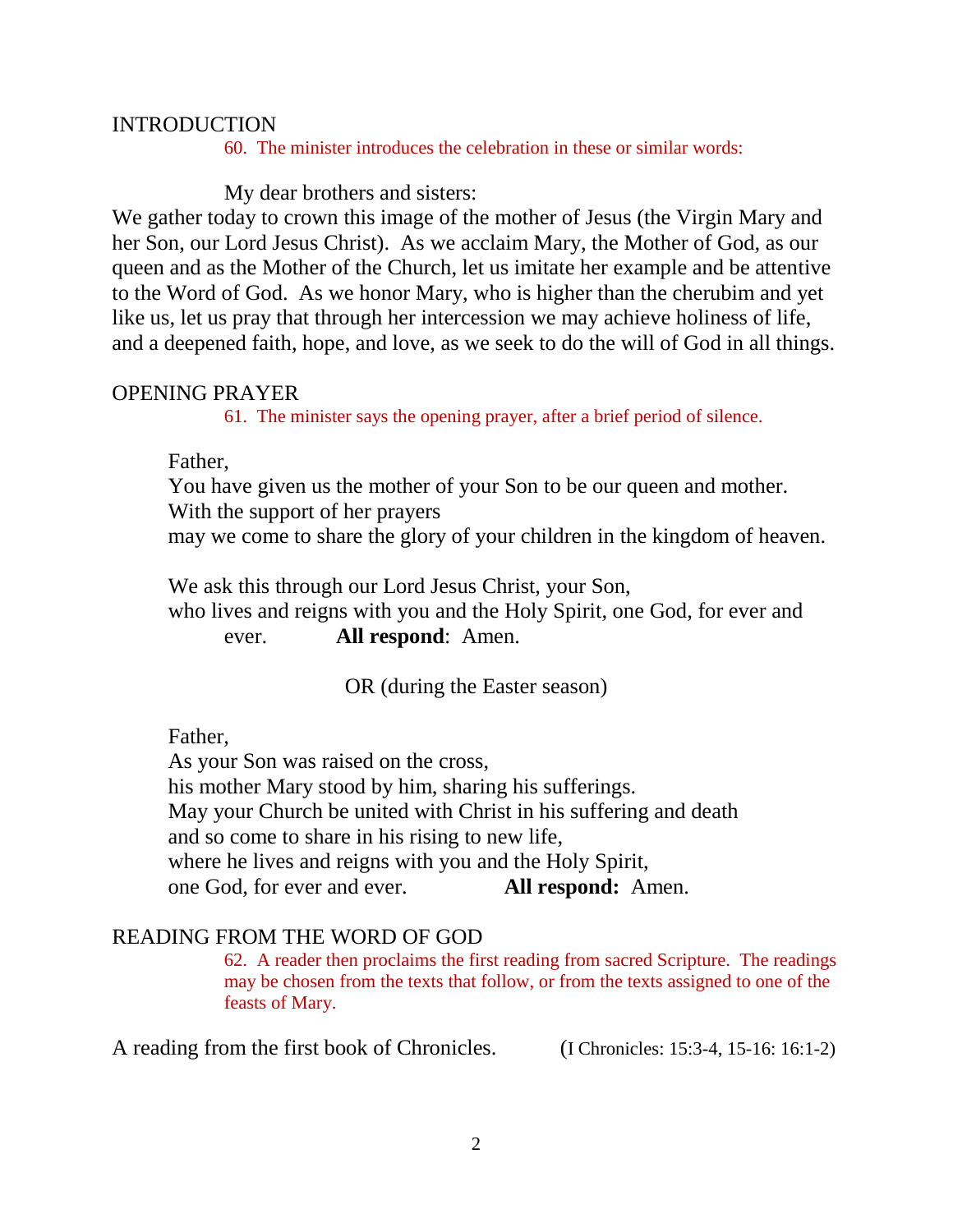David assembled all Israel in Jerusalem to bring the ark of the Lord to the place which he had prepared for it. David also called together the sons of Aaron and the Levites. The Levites bore the ark of God on their shoulders with poles, as Moses had ordained according to the Word of the Lord.

David commanded the chiefs of the Levites to appoint their brethren as chanters, to play on musical instruments, harps, lyres, and cymbals to make a loud sound of rejoicing.

They brought in the ark of God and set it within the tent which David had pitched for it. Then they offered up holocausts and peace offerings to God. When David had finished offering up the holocausts and peace offerings, he blessed the people in the name of the Lord.

The Word of the Lord. **All respond**: Thanks be to God.

OR (during the Easter season)

A reading from the book of Revelation. (Revelation 11:19; 12:1-6, 10)

God's temple in heaven opened and in the temple could be seen the ark of his covenant.

A great sign appeared in the sky, a woman clothed with the sun, with the moon under her feet, and on her head a crown of twelve stars. Because she was with child, she wailed aloud in pain as she labored to give birth. Then another sign appeared in the sky: it was a huge dragon, flaming red, with seven heads and ten horns; on his heads were seven diadems. His tail swept a third of the stars from the sky and hurled them down to the earth. Then the dragon stood before the woman about to give birth, ready to devour her child when it should be born. She gave birth to a son—a boy destined to shepherd all the nations with an iron rod. Her child was snatched up to God and to his throne. The woman herself fled into the desert, where a special place had been prepared for her by God.

Then I heard a loud voice in heaven say:

"Now have salvation and power come, the reign of our God and the authority of his Anointed One."

The word of the Lord. **All respond**: Thanks be to God.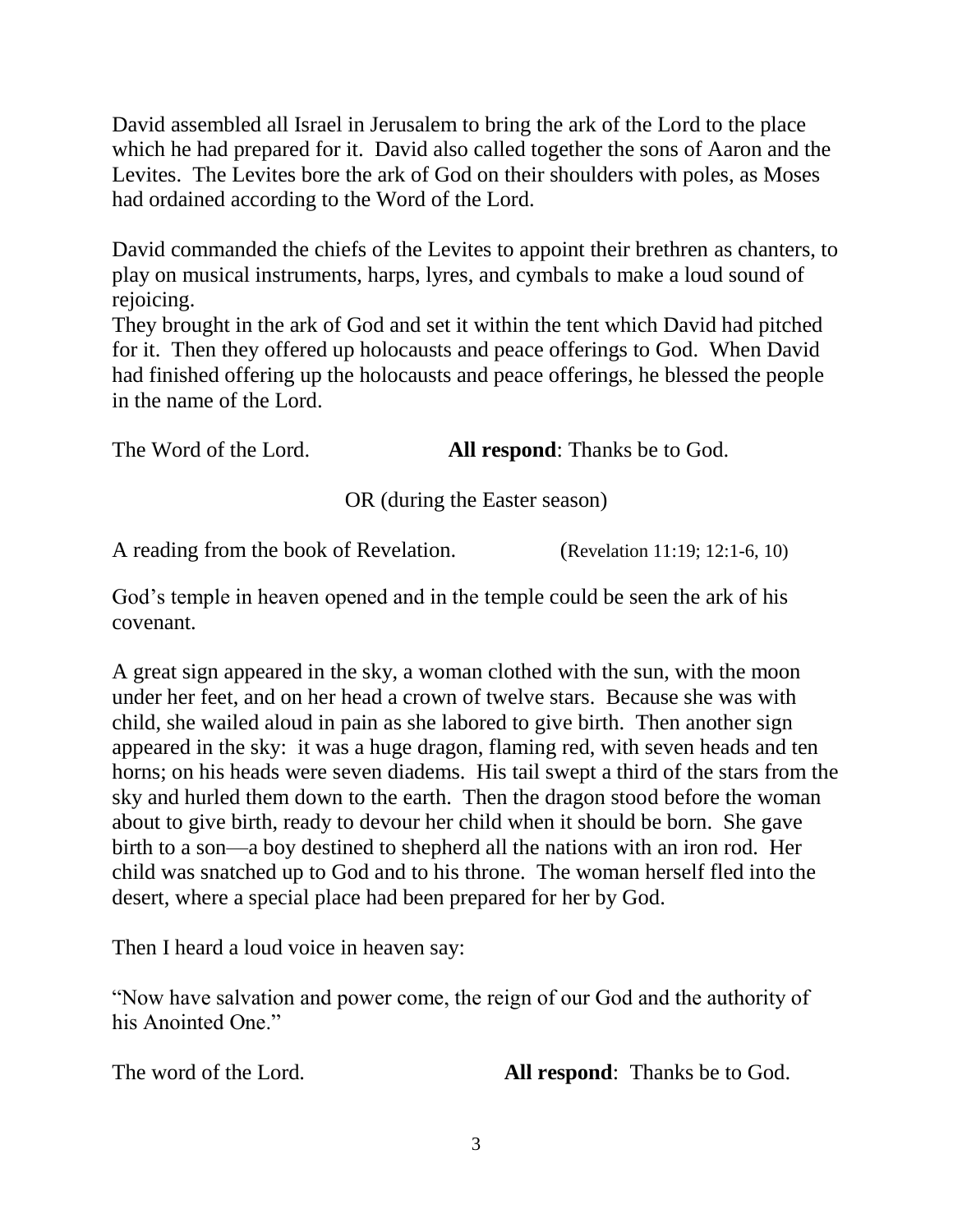#### RESPONSORIAL PSALM

63. As circumstances suggest, the following responsorial psalm or some other suitable song may be sung.

R. My heart rejoices in the Lord, my Savior. (I Samuel 2:1, 4-5, 6-7, 8.)

As Hannah worshiped the Lord, she said: "My heart exults in the Lord, My horn is exalted in my God. I have swallowed up my enemies; I rejoice in my victory.

R. My heart rejoices in the Lord, my Savior.

The bows of the mighty are broken, while the tottering gird on strength. The well-fed hire themselves out for bread, while the hungry batten on spoil. The barren wife bears seven sons, while the mother of many languishes.

R. My heart rejoices in the Lord, my Savior.

The Lord puts to death and gives life; he casts down to the nether world; he raises up again.

The Lord makes poor and makes rich, he humbles, he also exalts.

R. My heart rejoices in the Lord, my Savior.

He raises the needy from the dust; from the ash heap he lifts up the poor, To seat them with nobles and make a glorious throne their heritage.

R. My heart rejoices in the Lord, my Savior.

### GOSPEL ACCLAMATION

64. One of the following verses is sung before the gospel, along with a sung Gospel acclamation: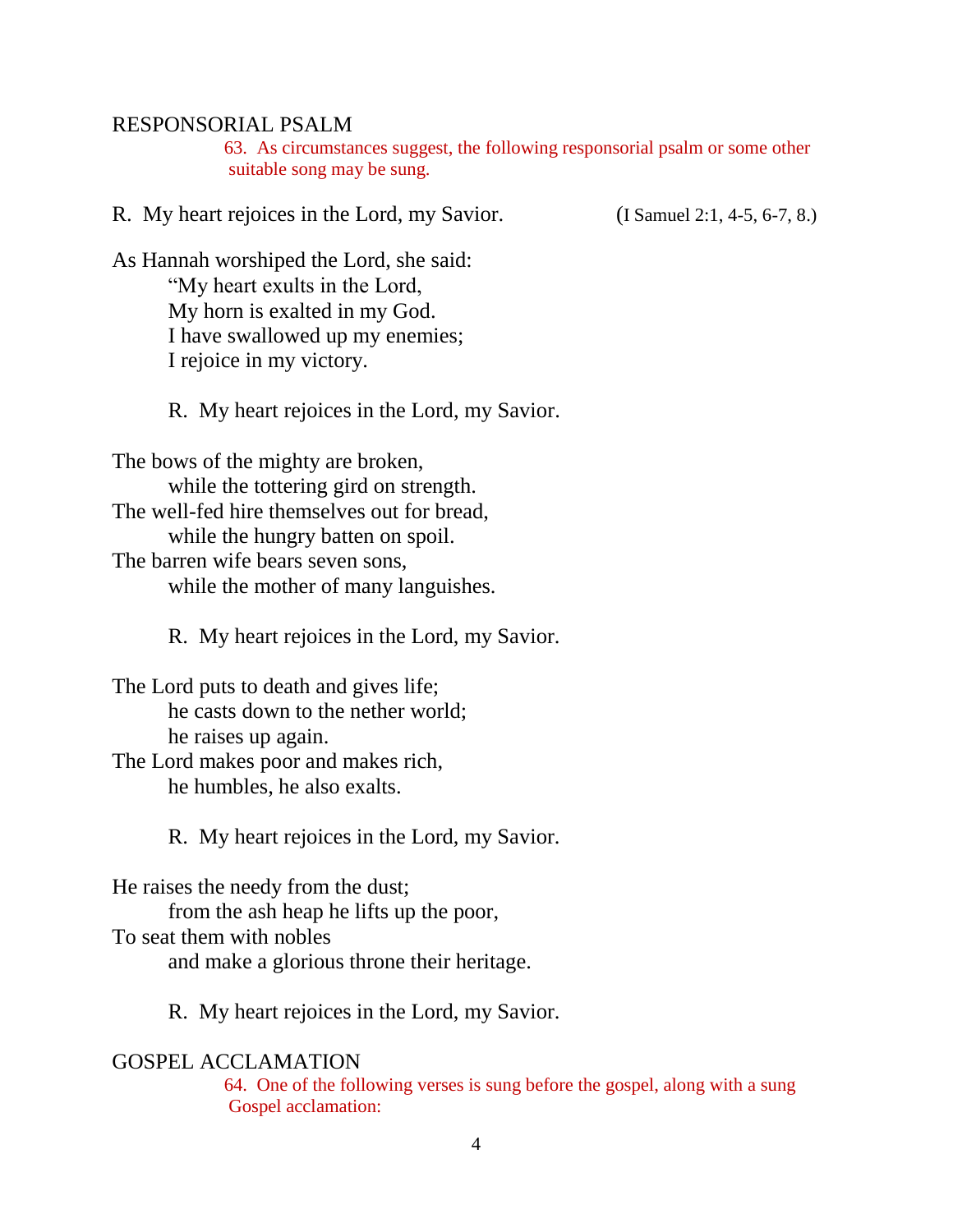Happy are you, holy Virgin Mary, deserving of all praise; from you rose the run of justice, Christ the Lord. OR

Blessed is the Virgin Mary who kept the word of God, and pondered it in her heart.

### **GOSPEL**

65. The deacon (or in his absence, the minister) proclaims the Gospel. All stand. Luke 1:26-28 may be selected, OR during the Easter season John 19:25-27

## HOMILY

66. The minister may give those present a brief explanation of the Scripture readings and the role of Mary in God's plan of salvation.

# **The Rite of Crowning**

#### THANKSGIVING AND INVOCATION

67. After the homily, the minister stands before the image of the Mother of God and alternates saying the prayer of thanksgiving and invocation with the congregation.

- Minister: Lord, we bless you, for you are full of mercy and justice: you humble the proud and exalt the lowly.
- **All Respond**: You gave us the highest example of your divine wisdom in the mystery of the Word made flesh and of his virgin Mother.
- Minister: Your Son, humbled by death, rose glorious at your right hand, the King of all creation.
- **All Respond:** The Virgin, who acknowledged herself to be a servant, became the Mother of our Redeemer and of those reborn in her Son. Now, raised above the angels, she prays for all: the Queen of mercy and grace.
- Minister: Bless us as we crown this image of the Mother of your Son (of Christ and his Mother).
- **All Respond:** We confess Christ ot be the King of creation and call upon Mary, our Queen. May we walk in their likeness, spending ourselves for the sake of others. Content with our place in this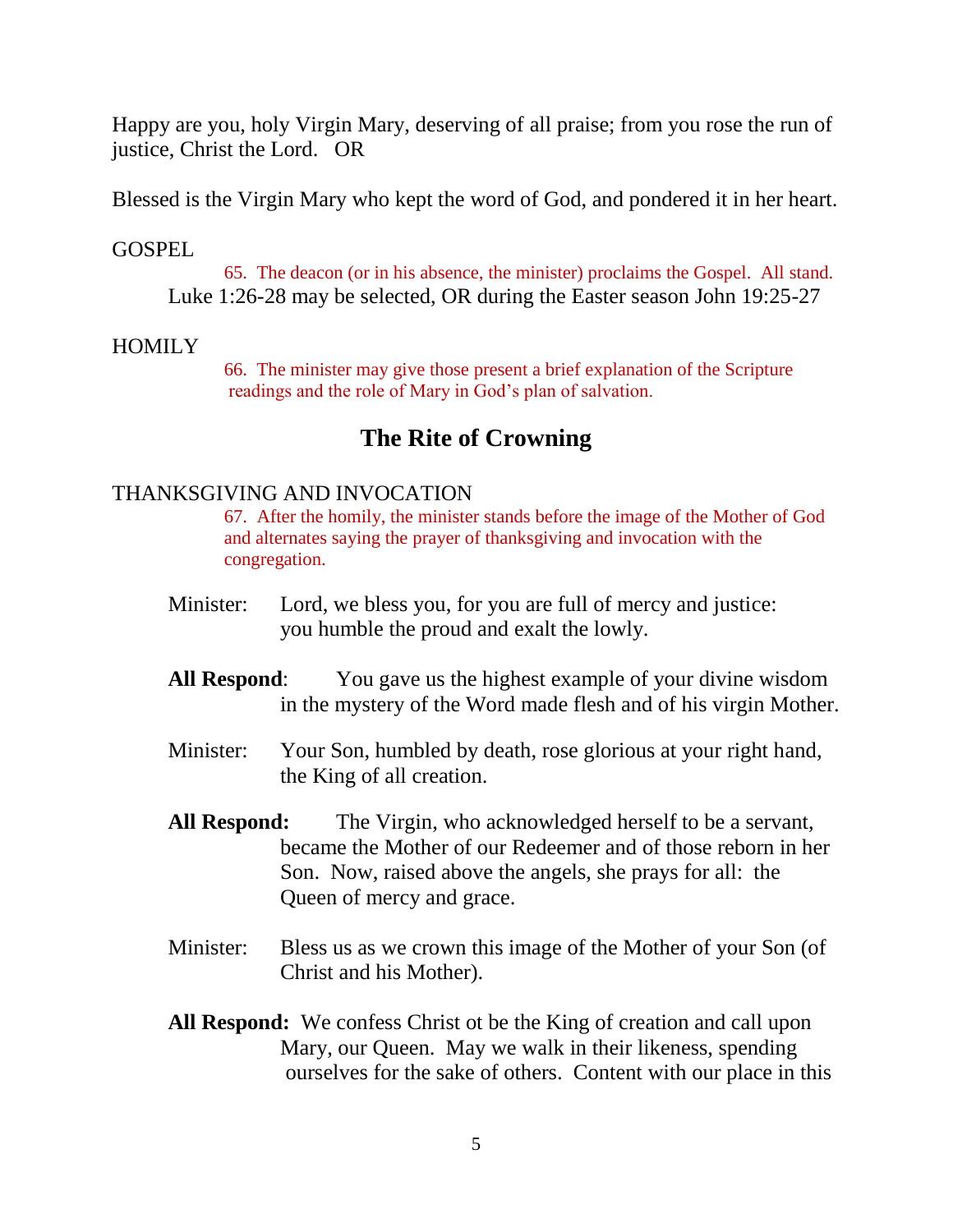life, may we one day hear your voice inviting us to take our place in heaven and receive the crown of victory.

## CROWNING

68. The minister or another person places the crown on the image of Mary. If the image is of both Mary and the infant Jesus, the image of Christ is crowned before that of the Virgin Mary. As the image is crowned, an appropriate song is sung.

#### LITANY OF THE BLESSED VIRGIN MARY

69. After the crowning, the Litany of the Blessed Virgin Mary is sung or recited. A cantor or other minister sings or recites the invocations, and all respond.

| Lord, have mercy                   | Lord, have mercy.   |
|------------------------------------|---------------------|
| Christ, have mercy                 | Christ, have mercy. |
| Lord, have mercy                   | Lord, have mercy.   |
| God our Father in heaven           | have mercy on us.   |
| God the Son, Redeemer of the world | C                   |
| God the Holy Spirit                | C                   |
| Holy Trinity, one God              | C                   |
| <b>Holy Mary</b>                   | pray for us.        |
| Holy Mother of God                 | $\epsilon$          |
| Most honored of Virgins            | $\epsilon$          |
| Chosen daughter of the Father      | C                   |
| Mother of Christ the King          | C C                 |
| Glory of the Holy Spirit           | C C                 |
| Virgin daughter of Zion            | $\subset$           |
| Virgin poor and humble             | C C                 |
| Virgin gentle and obedient         | C                   |
| Handmaid of the Lord               | C C                 |
| Mother of the Lord                 | $\subset \subset$   |
| Helper of the Redeemer             | $\subset$           |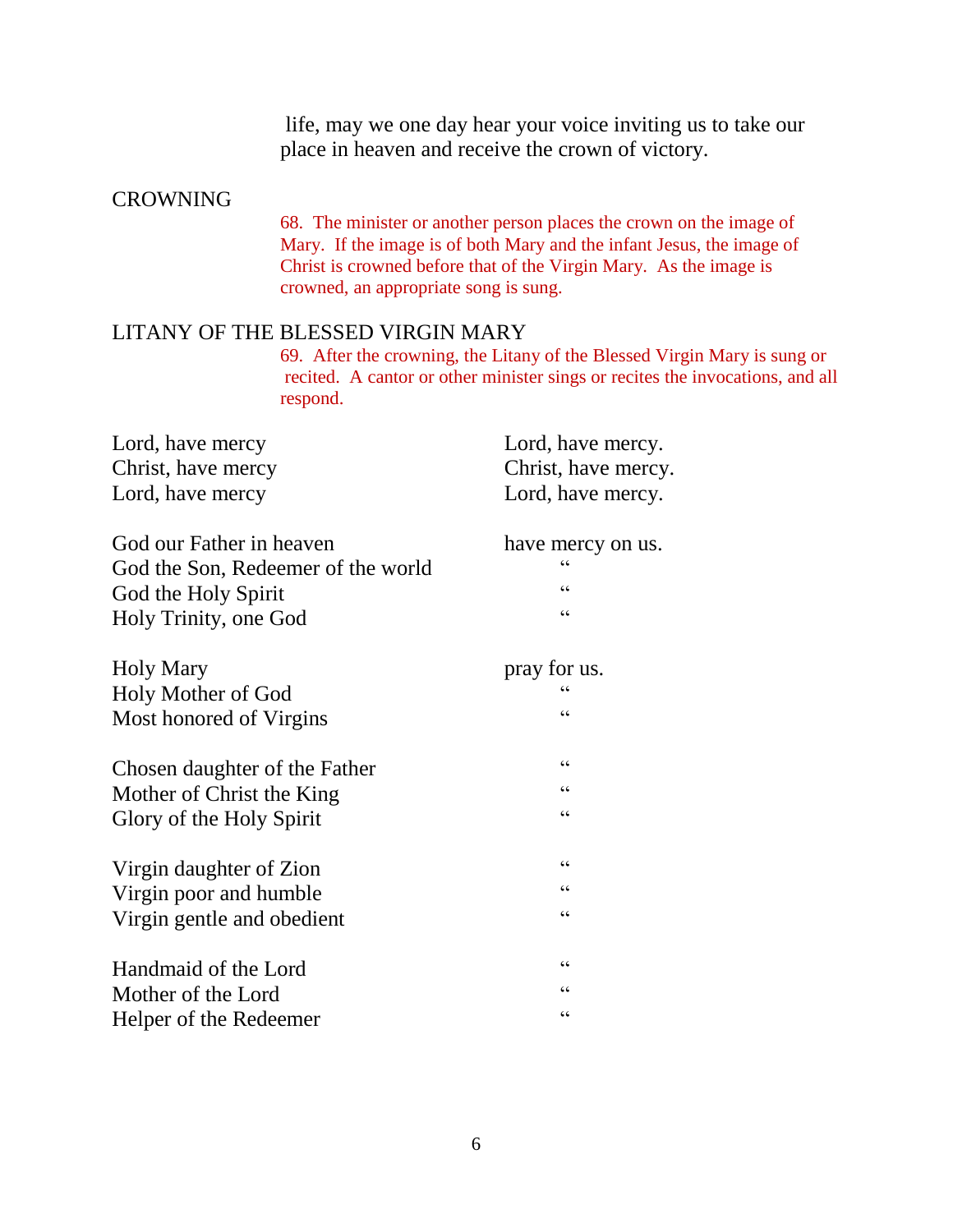| Full of grace<br>Fountain of beauty<br>Model of virtue                                          | C<br>C<br>C                            |
|-------------------------------------------------------------------------------------------------|----------------------------------------|
| Finest fruit of the redemption<br>Perfect disciple of Christ<br>Untarnished image of the Church | $\epsilon$<br>$\epsilon$<br>$\epsilon$ |
| Woman transformed<br>Woman clothed with the sun                                                 | C<br>$\epsilon$                        |
| Woman crowned with stars<br>Gentle Lady                                                         | C<br>$\epsilon$<br>$\epsilon$          |
| Gracious Lady<br>Our Lady                                                                       | C                                      |
| Joy of Israel<br>Splendor of the Church                                                         | $\epsilon$<br>$\epsilon$               |
| Pride of the human race                                                                         | C                                      |
| Advocate of peace                                                                               | C                                      |
| Minister of holiness<br>Champion of God's people                                                | C<br>C                                 |
| Queen of love                                                                                   | C                                      |
| Queen of mercy                                                                                  | $\epsilon$                             |
| Queen of peace                                                                                  | C                                      |
| Queen of angels                                                                                 | $\epsilon$                             |
| Queen of patriarchs and prophets                                                                | C                                      |
| Queen of apostles and martyrs                                                                   | $\epsilon$                             |
| Queen of all saints                                                                             | C                                      |
| Queen of confessors and virgins                                                                 | $\epsilon$                             |
| Queen conceived without original sin                                                            | $\epsilon$                             |
| Queen assumed into heaven                                                                       | C                                      |
| Queen of all the earth                                                                          | C<br>$\epsilon$                        |
| Queen of heaven                                                                                 | C                                      |
| Queen of the universe                                                                           |                                        |

Lamb of God, you take away the sins of the world, Spare us, O Lord.